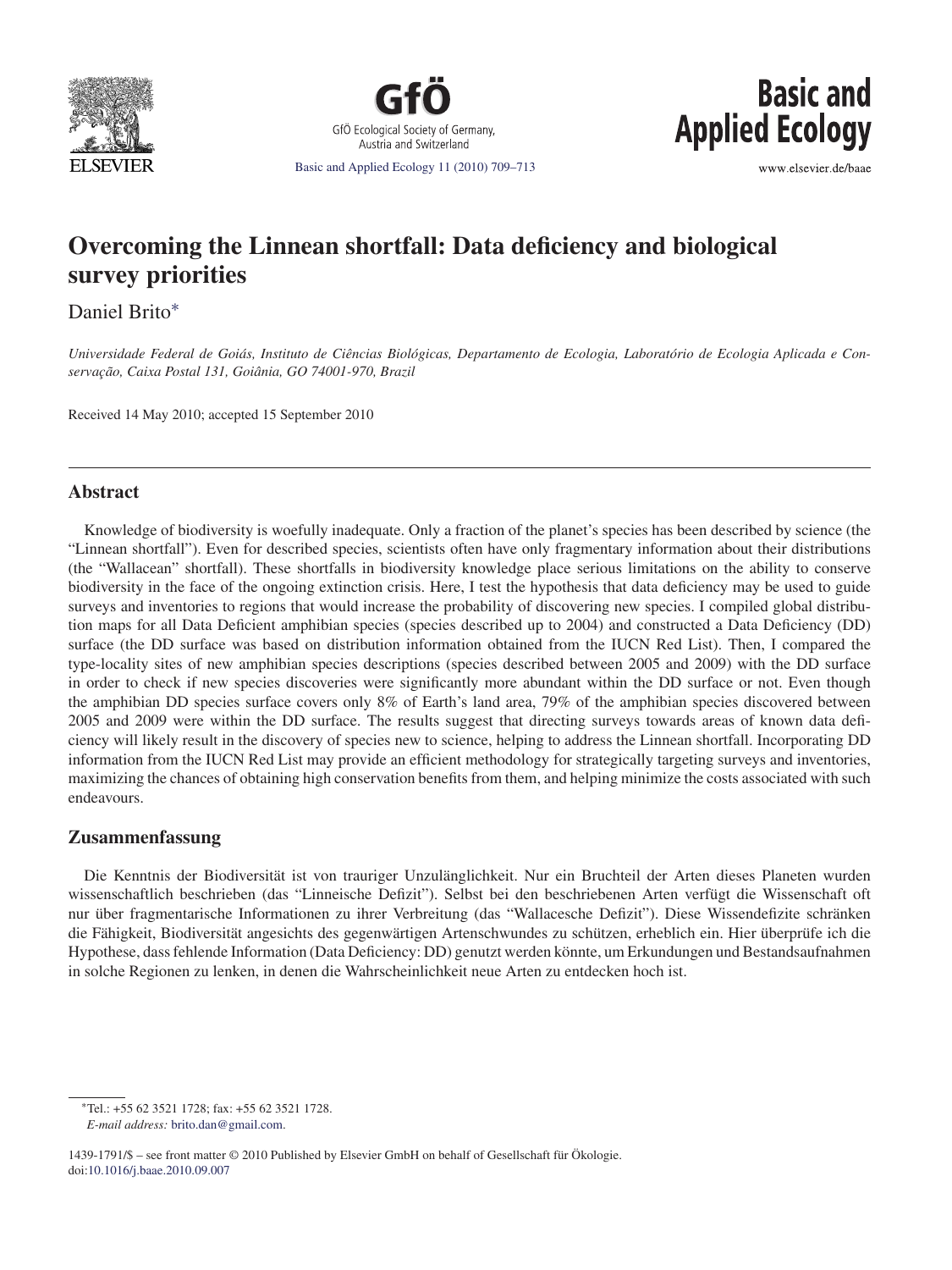Ich stellte globale Verbreitungskarten für alle Amphibienarten (bis zum Erstbeschreibungsjahr 2004) mit unzulänglich bekannter (DD) Verbreitung zusammen und konstruierte eine DD-Oberfläche. Diese DD-Oberfläche basierte auf den Verbreitungsangaben in der IUCN Roten Liste. Dann verglich ich die Typusfundorte von neuen Amphibienbeschreibungen (2005 bis 2009) mit der DD-Oberfläche, um zu überprüfen, ob neu entdeckte Arten signifikant häufiger innerhalb der DD-Oberfläche auftraten oder nicht.

Obwohl die DD-Oberfläche der Amphibienarten nur 8% der Landfläche der Erde einnimmt, fanden sich 79% der von 2005 bis 2009 neu entdeckten Arten innerhalb der DD-Oberfläche.

Die Ergebnisse legen nahe, dass der Ansatz, Erkundungen in Gebiete mit bekannt geringem Wissensstand zur Artverbreitung zu richten, wahrscheinlich zur Entdeckung neuer Arten führen wird und damit helfen kann, das Linneische Defizit anzugehen.

DD-Informationen aus der IUCN Roten Liste zu berücksichtigen, könnte eine effektive Methode sein, Erkundungen und Bestandsaufnahmen strategisch zu planen. Hierdurch könnten die Aussichten, aus ihnen einen hohen Naturschutznutzen zu ziehen, maximiert und die mit solchen Vorhaben verbundenen Kosten minimiert werden. © 2010 Published by Elsevier GmbH on behalf of Gesellschaft für Ökologie.

*Keywords:* Amphibia; Conservation priorities; Data Deficient; Inventories; Linnean Shortfall; Surveys

#### **Introduction**

Biodiversity faces a crisis with extinction rates estimated to be as high as those of the five mass extinctions of Earth's history ([Pimm, Russell, Gittleman, & Brooks 1995\).](#page-4-0) However, our understanding of the natural and anthropogenic processes associated with this event is severely impaired due to our lack of knowledge on the very core of the crisis: How many species are there? Where are they?

Our knowledge about biodiversity is plagued by the so-called Linnean and Wallacean shortfalls [\(Brown and](#page-3-0) [Lomolino 1998; Lomolino 2004; Whittaker et al. 2005;](#page-3-0) [Possingham, Grantham, & Rondinini 2007\).](#page-3-0) The first refers to the fact that most species living on Earth are not formally described. Even 300 years after the birth of Linnaeus, taxonomy has described only a small fraction of our planet's species ([Novotny et al. 2002\).](#page-4-0) The second refers to the fact that, for the majority of taxa, geographical distributions are also poorly understood and contain many gaps. Indeed, the lack of knowledge about species and their distributions has always been considered an obvious problem for reserve design ([Polasky et al. 2000; Gaston & Rodrigues](#page-4-0) [2003; Brooks, Fonseca, & Rodrigues 2004a; Fagan, Kennedy,](#page-4-0) [& Unmack 2005\).](#page-4-0)

Detailed knowledge about species and their distributions is of paramount importance for conservation for a number of reasons. For example, in order to have its conservation status assessed by the International Union for Conservation of Nature (IUCN), a species must have a formal scientific description (a Latin name) [\(Mace & Lande 1991; IUCN](#page-4-0) [2001\).](#page-4-0) Estimates suggest there are between 5 and 30 million of species on Earth ([Novotny et al. 2002\).](#page-4-0) However, the total number of species actually named and recorded is approximately 2.0 million ([Mace et al. 2005\).](#page-4-0) Further, current rates of species description average 15,000 species per year [\(Stork](#page-4-0) [1993\),](#page-4-0) and approximately 90 of these are amphibians. However, only 47,677 species have had their conservation status assessed against the IUCN Red List of Threatened Species [\(IUCN 2009\),](#page-4-0) and to make matters worse, 6557 are considered Data Deficient (DD, i.e., information is insufficient to make a conservation status assessment) [\(IUCN 2009\).](#page-4-0)

Species identification and distribution data are also fundamental to identify sites of global conservation significance [\(Eken et al. 2004\).](#page-3-0) However, this dependence on species distribution data presents significant problems because new data change species threat status, and because there are inaccuracies and incompleteness in species distribution maps [\(Nelson, Ferreira, Silva, & Kawasaki 1990; Reddy & Davalos](#page-4-0) [2003\).](#page-4-0) Over the last few years, increasing attention has been paid to the incorporation of uncertainty into conservation planning; for example, the likelihood that landscape dynamics and global climatic changes cause distributional shifts [\(Meir, Andelman, & Possingham 2004\).](#page-4-0) However, the lack of knowledge about a group has only rarely been explicitly incorporated into site selection models. A simulation study on anurans from the Cerrado biome in Brazil [\(Bini, Diniz-Filho,](#page-3-0) [Rangel, Bastos, & Pinto 2006\),](#page-3-0) provides compelling evidence of how much difference the incompleteness of biodiversity sampling makes to conservation planning.

There are two main approaches to address this problem. The first is to rely on environmental surrogates of biodiversity in conservation planning. Many such approaches have been proposed, including ecoregions ([Olson et al. 2001; Olson &](#page-4-0) [Dinerstein 2002\),](#page-4-0) assemblage diversity [\(Araújo, Densham,](#page-3-0) [& Williams 2004\),](#page-3-0) environmental diversity [\(Bonn & Gaston](#page-3-0) [2005\);](#page-3-0) and environmental cluster analysis [\(Trakhtenbrot &](#page-4-0) [Kadmon 2005\).](#page-4-0) These surrogates are attractive in that they can be mapped from space using remote sensing technology [\(Turner et al. 2003\).](#page-4-0) However, they face a serious limitation in that biodiversity is not evenly distributed across environmental space [\(Brooks, Fonseca, & Rodrigues 2004b; Ferrier](#page-3-0) [et al. 2004; Rodrigues et al. 2004\).](#page-3-0)

The second approach to tackling the Linnean and Wallacean shortfalls is to intensify field studies to collect species data ([Brooks et al. 2004a\).](#page-3-0) Such work is underway through numerous museums, herbaria, and universities around the world, and increasingly in non-governmental organizations, due to significant funding (e.g., through NSF's Biological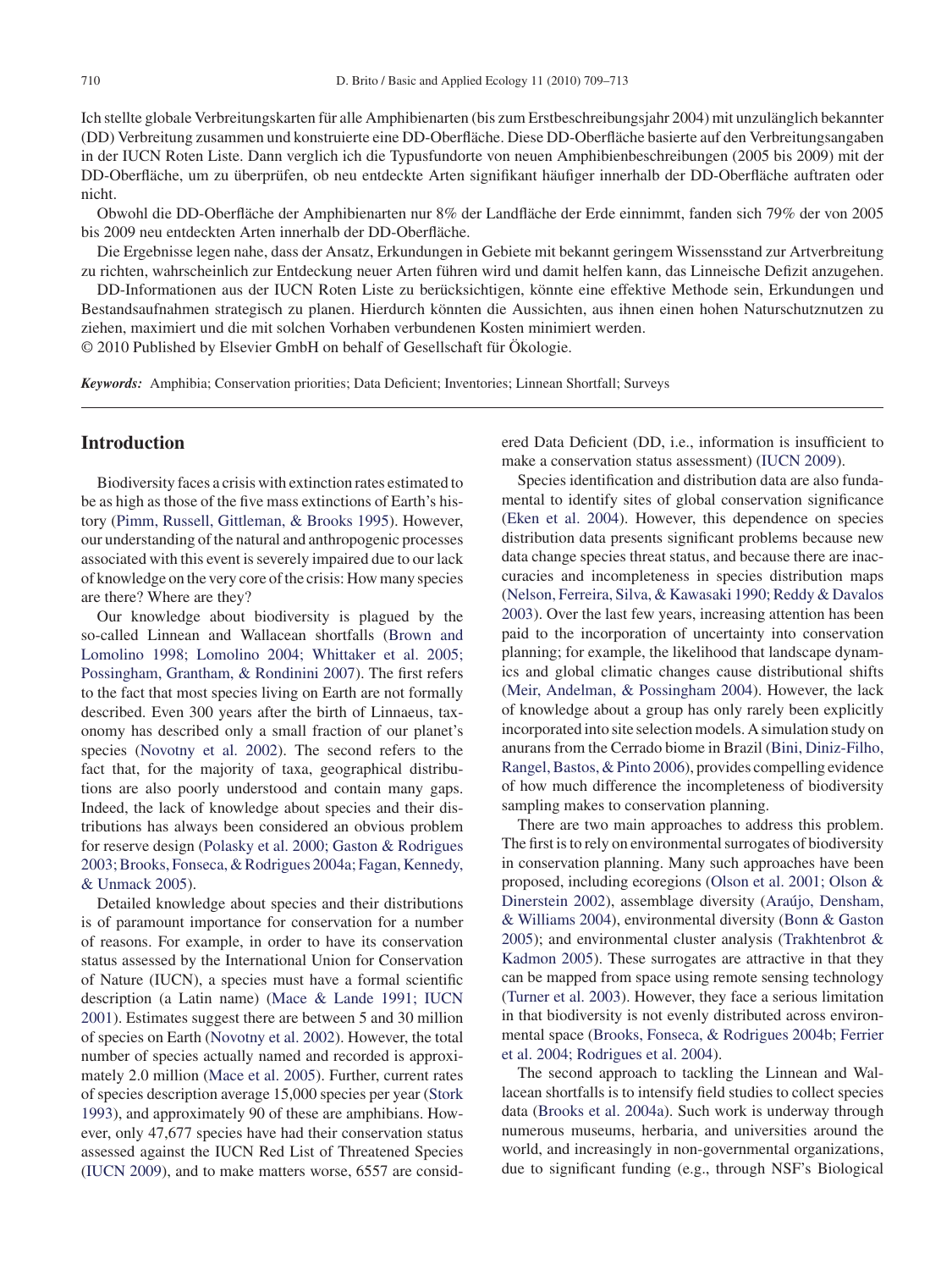<span id="page-2-0"></span>

**Fig. 1.** Data Deficiency (DD) surface (light grey/green) and the type localities of new amphibian species described between 2005 and 2009. Species whose type locality falls within the DD surface are shown in dark grey/red and those falling outside the DD surface are shown in white/yellow.

Surveys and Inventories program). However, resources are still insufficient to come anywhere close to completing a global survey of life, so this approach requires prioritization of survey effort. At which sites would new records of threatened species contribute most to minimizing extinctions? At which sites would surveys do the most to reduce existing biases in our knowledge of priority species distributions?

The small amount of novel work focused on this topic to date has been restricted to the use of environmental surrogates alone to guide survey effort ([Funk, Richardson, & Ferrier](#page-3-0) [2005\).](#page-3-0) While the best guidance available up to now, this approach suffers from the same limitations of environmental surrogates generally – biodiversity is not evenly distributed across environmental space. Such data deficiency places serious limitations on our ability to conserve biodiversity. Yet strategic use of such information about what we do not know may be able to accelerate our acquisition of biodiversity knowledge.

Here, I analyze global data for amphibians in a novel way, in order to test the hypothesis that data deficiency may be used to guide surveys and inventories to regions that would increase the probability of discovering new species.

## **Material and methods**

Amphibian populations are declining throughout the world ([Stuart et al. 2004\),](#page-4-0) and 25% (1597 out of 6285) of all amphibians are listed as Data Deficient ([IUCN 2009\).](#page-4-0) I compiled distribution maps for all Data Deficient amphibians [\(IUCN 2009\).](#page-4-0) Geographic distribution polygon(s) of the Extent of Occurrence (see [IUCN 2001](#page-4-0) for a definition) for each species were obtained from the Global Amphibian Assessment database ([IUCN 2009\).](#page-4-0) The maps are in the form of polygons that join known locations. A species' distribution map can consist of more than one polygon where there is an obvious discontinuity in suitable habitat. Then, I overlaid all maps in order to obtain an amphibian DD species surface. I only used species described up to 2004 to construct this DD surface map.

I also compiled a list of all new amphibian species discovered in the years 2005–2009 ([IUCN 2009; Frost 2010\),](#page-4-0) and obtained the coordinates of the location from which each species was described. Then, I compared the type-locality sites of new amphibian species descriptions with the DD surface in order to check if new species discoveries were significantly more abundant within the DD surface or not.

### **Results**

The amphibian DD species surface covers only 8% of Earth's land area (Fig. 1). Yet, of the 344 amphibian species discovered between 2005 and 2009, 270 (79%) were discovered within the DD surface, (Fig. 1) substantially more than expected according to the DD surface coverage in relation to Earth's terrestrial surface ( $\chi^2$  = 2276.9; *p* < 0.001).

Some DD regions were particular rich in new species: tropical Andes, Tumbes-Chocó-Magdalena, Atlantic Forest, Guyanan Shield, Mesoamerica, Madagascar, Western Ghats,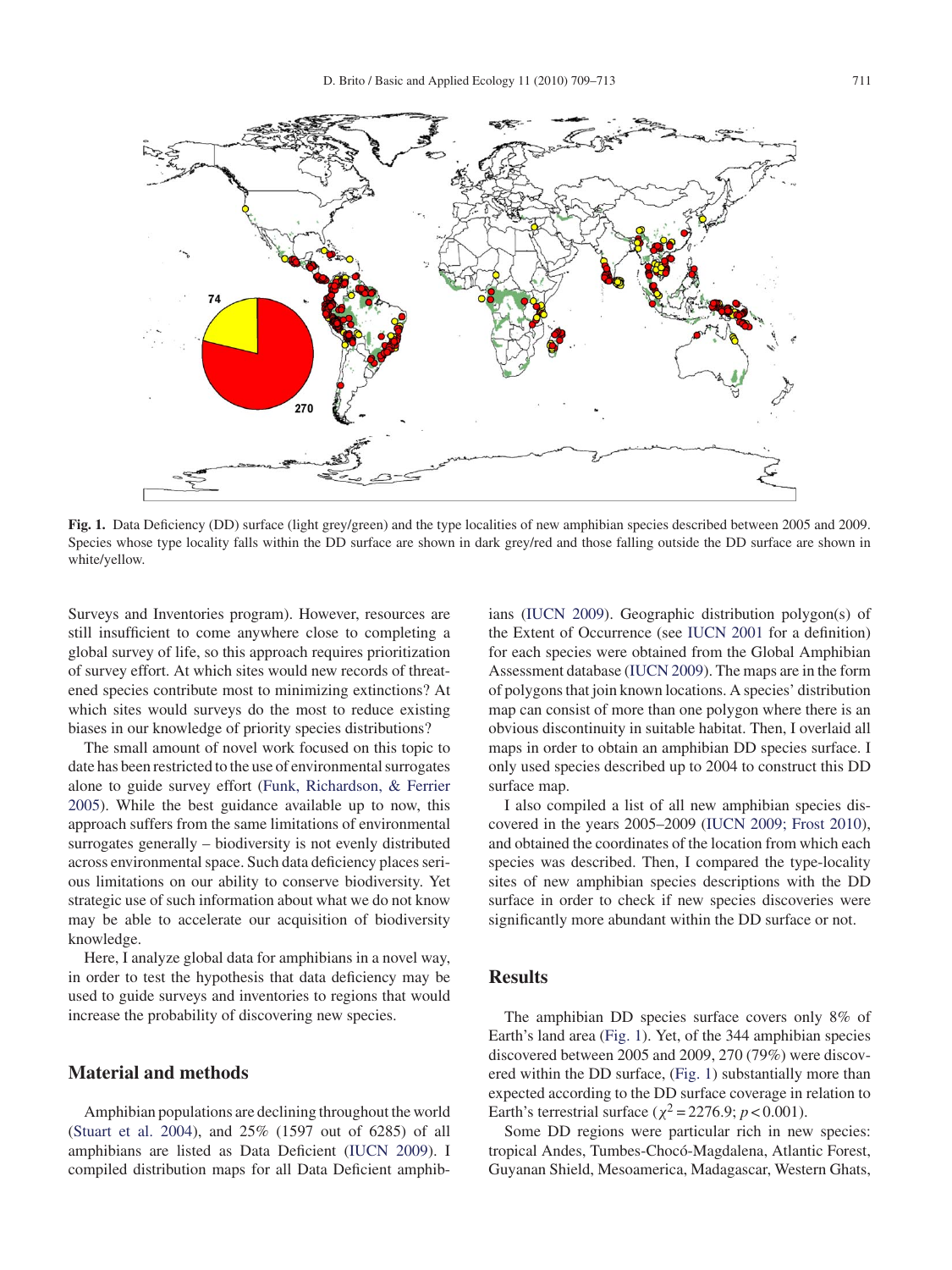<span id="page-3-0"></span>the mountains of south-west China, Indo-Burma, Philippines, Sundaland, New Guinea and the East Melanesian Islands [\(Fig. 1\).](#page-2-0) Amphibian surveys and inventories directed not only to these regions, but also to some DD regions that have been under-sampled until now, such as northern and western Amazon, the Congo Basin, the Guinean Forests of West Africa, Maputaland-Pondoland-Albany and Wallacea [\(Fig. 1\),](#page-2-0) might result in significantly reducing the global Linnean shortfall for amphibians.

## **Discussion**

A precise knowledge on global biodiversity patterns is a pressing concern for determining anthropogenic impact upon life on earth [\(Purvis & Hector, 2000; Mace, Gittleman,](#page-4-0) [& Purvis 2003; Wilson 2003\).](#page-4-0) The ability to design effective conservation strategies can be greatly increased by an accurate knowledge of what species exist and their distributions ([Jones, Purvis, Baumgart, & Quicke 2009\).](#page-4-0) As a consequence, recently several methods and frameworks are being developed with the objective of tapping into this yet unknown portion of biodiversity (e.g. [Jones et al. 2009\).](#page-4-0)

Even though studies based on biodiversity data need accurate information on species, some studies show that this information is frequently biased, mainly as a consequence of aggregated survey patterns in which taxonomists repeatedly select localities that are historically recognized as having greater values of biodiversity (Dennis & Thomas 2000; Sastre & Lobo 2009). This suggests that taxonomists tend to concentrate their efforts in the localities that guarantee success in the collection of as many species as possible [\(Sastre & Lobo](#page-4-0) [2009\).](#page-4-0)

The results suggest that directing surveys towards areas of known data deficiency will likely result in the discovery of species new to science, helping to address the Linnean shortfall. It seems that the Data Deficient label, applied to a taxonomic entity (species) also reflects spatial knowledge deficiency. These first global findings are in accordance with earlier works at regional scales suggesting that the probability of new species discoveries increases in areas with low biodiversity knowledge (Bini et al. 2006), and that it should be possible to target fieldwork towards redressing this [\(Raxworthy et al. 2003\).](#page-4-0) Balmford and Gaston (1999) show that government agencies and non-governmental organizations should invest in high-quality biodiversity inventories before designing protected area networks. As such surveys may be expensive (Balmford & Gaston 1999). A survey directed towards localities previously recognized as having higher species richness values is unpromising for discovering the true species richness distribution of a territory [\(Sastre &](#page-4-0) [Lobo 2009\).](#page-4-0) Results show that incorporating DD information from the IUCN Red List provides an efficient methodology for strategically targeting surveys and inventories, maximizing the chances of obtaining high conservation benefits from them, and helping minimize the costs associated with such endeavours. The method presented here provides another tool that may help the scientific community to better understand species diversity and distribution.

### **Acknowledgements**

I would like to thank Thomas Brooks and Will Turner for valuable comments and suggestions in an earlier draft of the manuscript. Daniel Brito's work is funded by CNPq (project # 305631/2009-8).

## **References**

- Araújo, M. B., Densham, P. J., & Williams, P. H. (2004). Representing species in reserves from patterns of assemblage diversity. *Journal of Biogeography*, *31*, 1037–1050.
- Balmford, A., & Gaston, K. J. (1999). Why biodiversity surveys are good value. *Nature*, *398*, 204–205.
- Bini, L. M., Diniz-Filho, J. A. F., Rangel, T. F. L. V. B., Bastos, R. P., & Pinto, M. P. (2006). Challenging Wallacean and Linnean shortfalls: Knowledge gradients and conservation planning in a biodiversity hotspot. *Diversity and Distributions*, *12*, 475–482.
- Bonn, A., & Gaston, K. J. (2005). Capturing biodiversity: Selecting priority areas for conservation using different criteria. *Biodiversity and Conservation*, *14*, 1083–1100.
- Brown, J. H., & Lomolino, M. V. (1998).*Biogeography*. Sunderland, Massachusetts: Sinauer Press.
- Brooks, T. H., Fonseca, G. A. B., & Rodrigues, A. S. L. (2004a). Protected areas and species. *Conservation Biology*, *18*, 616–618.
- Brooks, T. H., Fonseca, G. A. B., & Rodrigues, A. S. L. (2004b). Species, data, and conservation planning. *Conservation Biology*, *18*, 1682–1688.
- Dennis, R. L. H., & Thomas, C. D. (2000). Bias in butterfly distribution maps: The influence of hot spots and recorder's home range. *Journal of Insect Conservation*, *4*, 73–77.
- Eken, G., Bennun, L., Brooks, T. M., Darwall, W., Fishpool, L. D. C., Foster, M., et al. (2004). Key biodiversity areas as site conservation targets. *BioScience*, *54*, 1110–1118.
- Fagan, W. F., Kennedy, C. M., & Unmack, P. J. (2005). Quantifying rarity, losses, and risks for native fishes of the lower Colorado river basin: Implications for conservation listing. *Conservation Biology*, *19*, 1872–1882.
- Ferrier, S., Powell, G. V. N., Richardson, K. S., Manion, G., Overton, J. M., Allnutt, T. F., et al. (2004). Mapping more of terrestrial biodiversity for global conservation assessment. *BioScience*, *54*, 1101–1109.
- Frost, D. R. (2010). *Amphibian species of the world: An online reference*. New York, USA: The American Museum of Natural History. Electronic database accessible at [http://research.amnh.org/vz/herpetology/amphibia/.](http://research.amnh.org/vz/herpetology/amphibia/)
- Funk, V. A., Richardson, K. S., & Ferrier, S. (2005). Survey-gap analysis in expeditionary research: Where do we go from here? *Biological Journal of the Linnean Society*, *85*, 549–567.
- Gaston, K. J., & Rodrigues, A. S. L. (2003). Reserve selection in regions with poor biological data. *Conservation Biology*, *17*, 188–195.